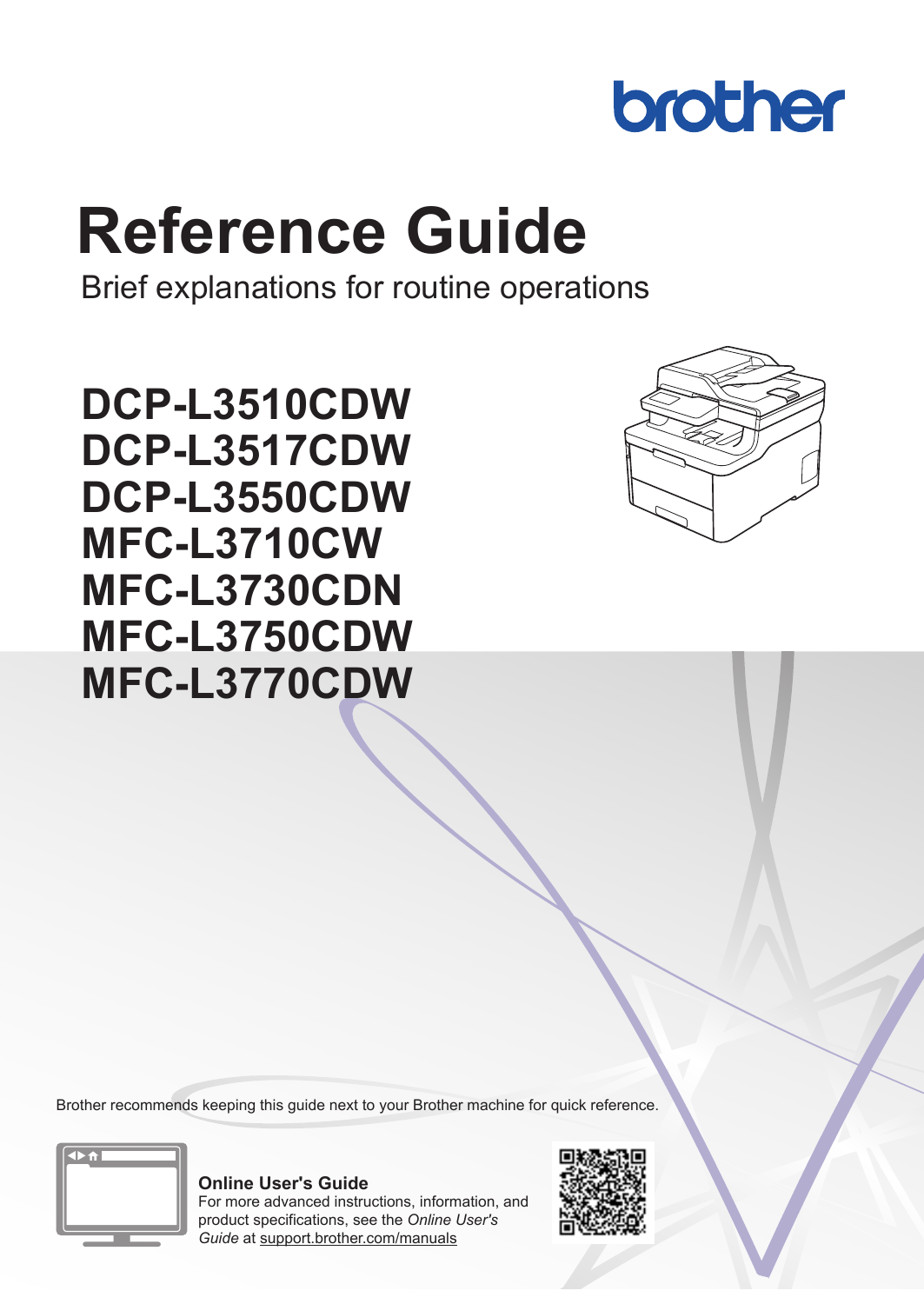## **User's Guides and Where to Find Them**

| <b>Which Guide?</b>         | What's in It?                                                                                                                                                                                                                                                                                                   | Where Is It?                                               |
|-----------------------------|-----------------------------------------------------------------------------------------------------------------------------------------------------------------------------------------------------------------------------------------------------------------------------------------------------------------|------------------------------------------------------------|
| <b>Product Safety Guide</b> | Read this Guide first. Please read the Safety<br>Instructions before you set up your machine.<br>See this Guide for trademarks and legal<br>limitations.                                                                                                                                                        | Printed / In the box                                       |
| Quick Setup Guide           | Follow the instructions for setting up your<br>machine, and installing the Full Driver &<br>Software Package for the operating system<br>and connection type you are using.                                                                                                                                     | Printed / In the box                                       |
| Reference Guide             | Learn the basic Fax, Copy and Scan<br>operations and basic machine maintenance.<br>See troubleshooting tips.                                                                                                                                                                                                    | Printed or on Brother<br>Installation Disc / In<br>the Box |
| Online User's Guide         | This guide includes the additional contents of<br>the Reference Guide.<br>In addition to information about the Print,<br>Scan, Copy, Fax, mobile device functions,<br>Brother ControlCenter operations and<br>troubleshooting, other useful information is<br>included about using the machine on a<br>network. | <b>Brother Solutions</b><br>Center <sup>1</sup>            |

1 Visit [support.brother.com/manuals](http://support.brother.com/manuals/).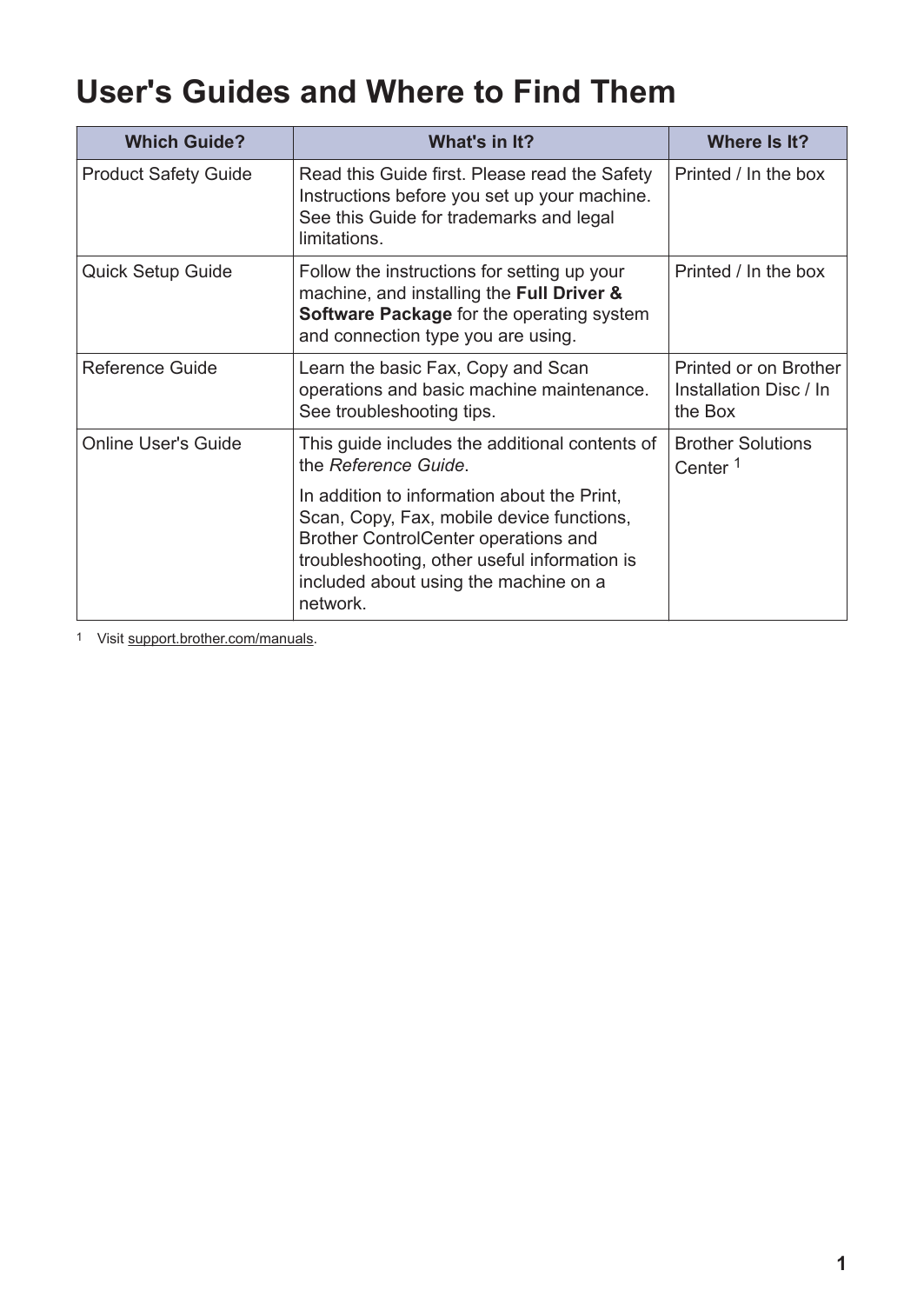## **The Online User's Guide Helps You Get the Most Out of Your Machine**

We hope that you find this guide helpful. To learn more about your machine's features, please take a look at our *Online User's Guide*. It offers:

### **Quicker Navigation!**

- $\checkmark$  Search box
- $\checkmark$  Navigation index in a separate panel

### **Comprehensive Format!**

 $\checkmark$  Every topic in one guide

### **Simplified Layout!**

- $\checkmark$  Step-by-step instructions
- $\checkmark$  Feature summary at the top of the page



- 1. Search Box
- 2. Navigation
- 3. Summary
- 4. Step-by-Step Instructions

### **To View Online User's Guides**

To view the *Online User's Guide* and other available guides, visit [support.brother.com/manuals](http://support.brother.com/manuals/).

### (Windows®)

You can also access your machine's guides using Brother Utilities. The Brother Utilities tool is included in the standard installation and, when installed, you can find it either as a shortcut on your desktop, or from the Windows® **Start** menu.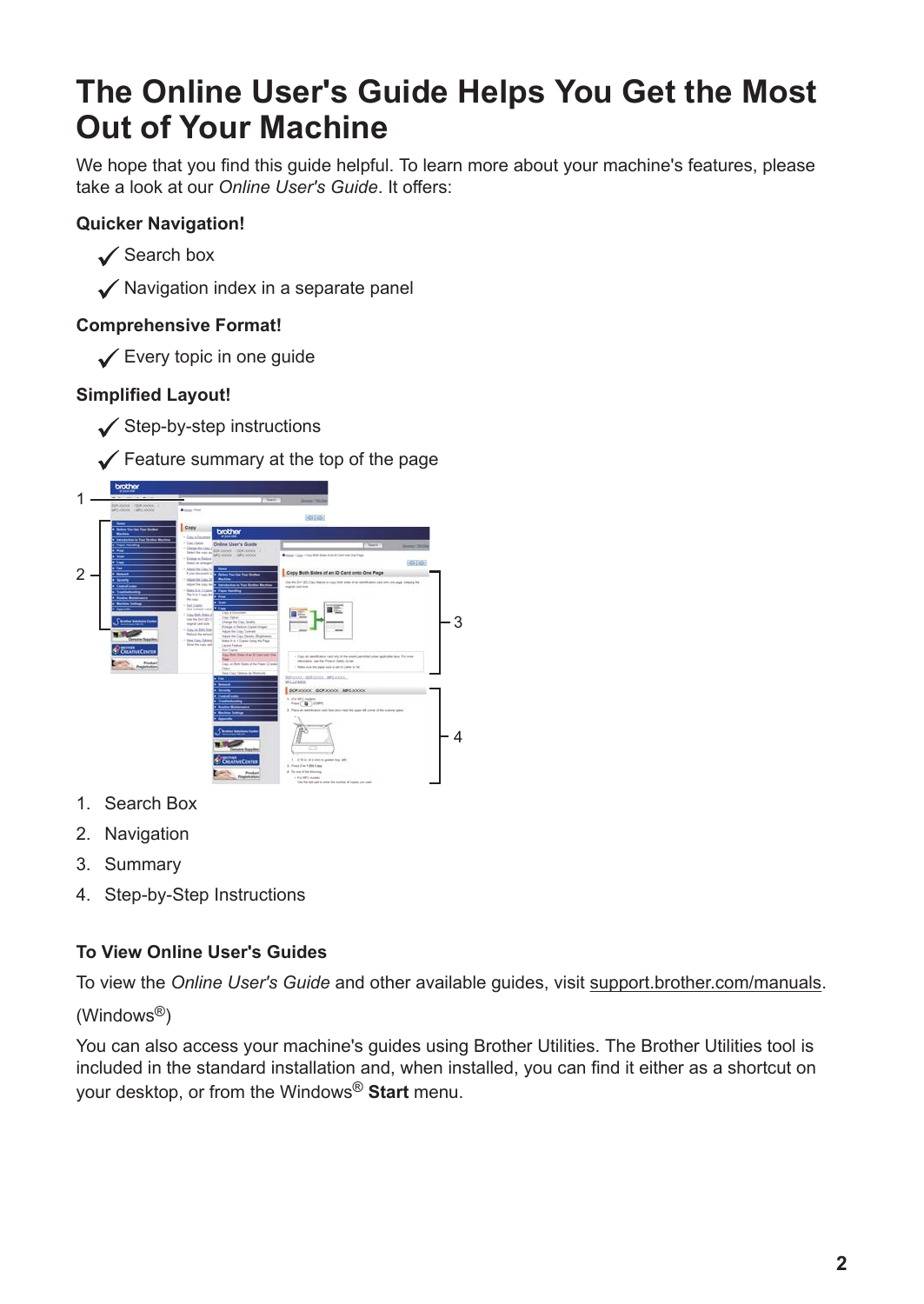## **Questions or Problems? Take a Look at our FAQs, Solutions, and Videos Online.**

Go to your model's **FAQs & Troubleshooting** page on the Brother Solutions Center at [support.brother.com](http://support.brother.com/).

- **Provides several ways to search**
- **Displays related questions for more information**
- **Receives regular updates based on customer feedback**

©2018 Brother Industries, Ltd. All rights reserved.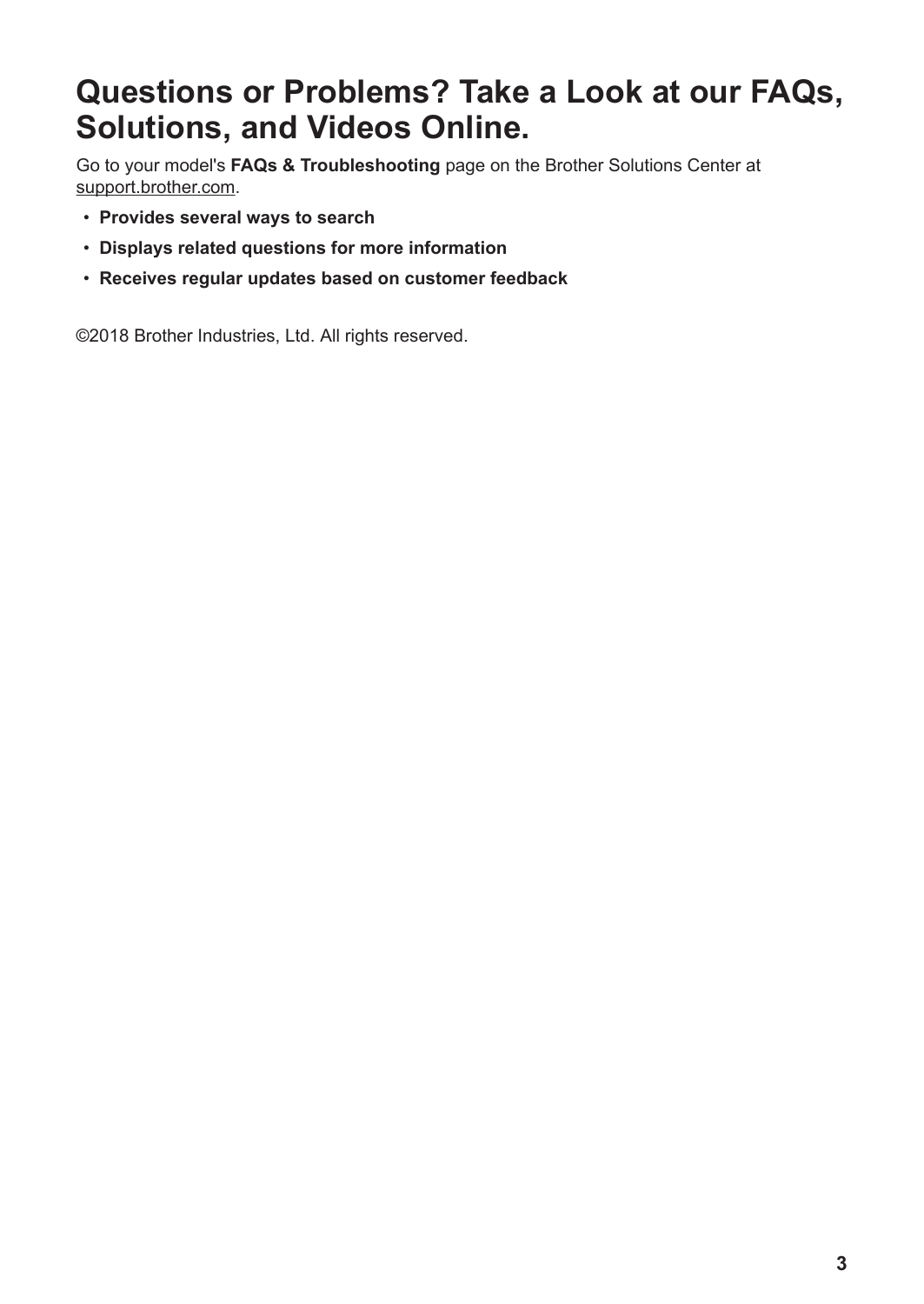**1 General Information**

## **Control Panel Overview**

The control panel may vary depending on your model.

### **DCP-L3510CDW/DCP-L3517CDW**



### 1. **(b)** Power On/Off

- Turn the machine on by pressing  $\Theta$ .
- Turn the machine off by pressing and holding  $(\circledcirc)$ . The LCD displays [Shutting Down] and stays on for a few seconds before turning off.

### **2. Function Buttons**

### **Copy/Scan Options**

Press to access temporary settings for scanning or copying.

### **WiFi (for wireless models)**

Press the **WiFi** button and launch the wireless installer on your computer. Follow the onscreen instructions to set up a wireless connection between your machine and your network.

When the **WiFi** light is on, your Brother machine is connected to a wireless access point. When the **WiFi** light blinks, the wireless connection is down, or your machine is in the process of connecting to a wireless access point.

### **Scan**

Press to switch the machine to Scan Mode.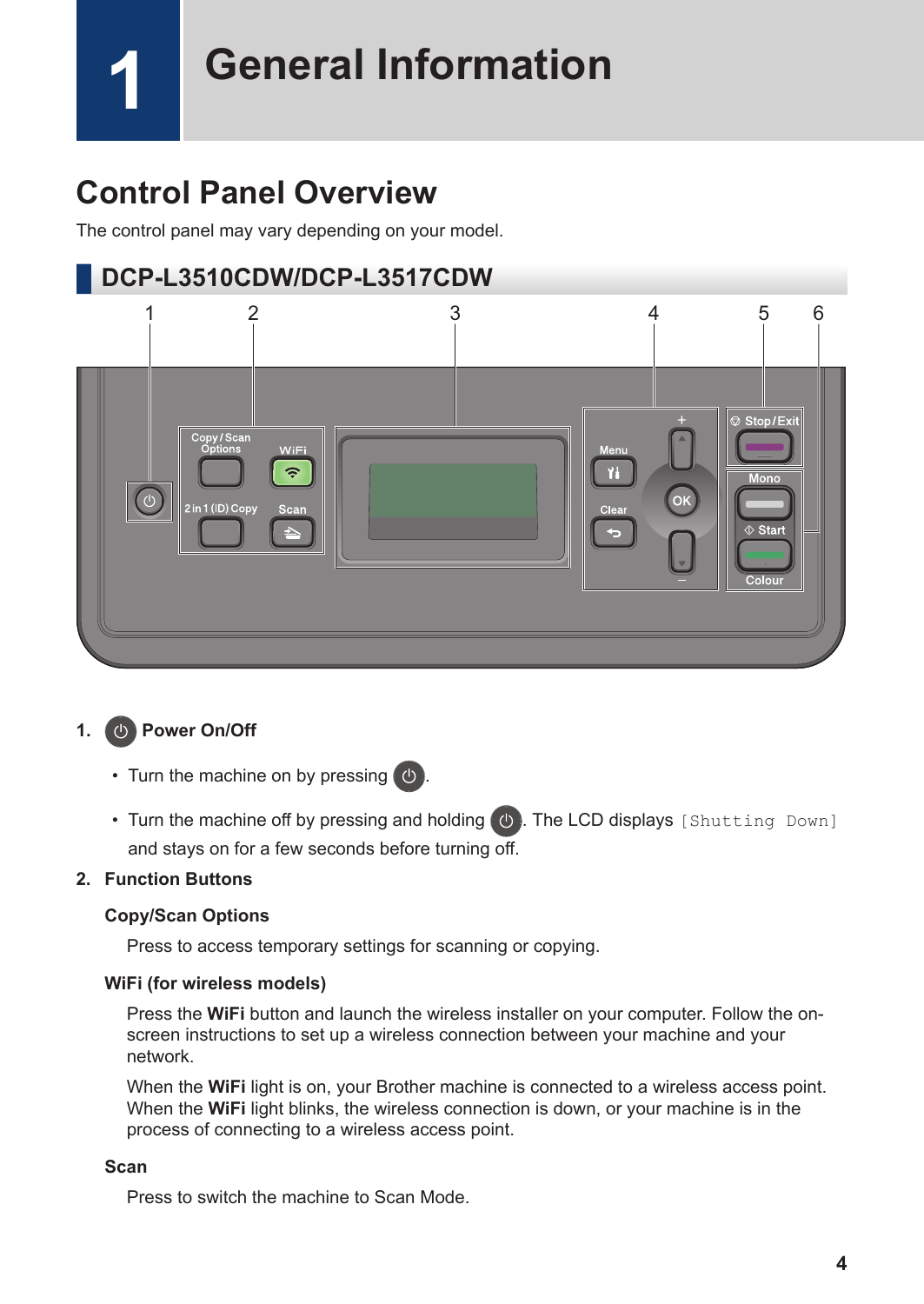### **2 in 1 (ID) Copy**

Press to copy both sides of an identification card onto a single page.

### **3. Liquid Crystal Display (LCD)**

Displays messages to help you set up and use the machine.

If the machine is in Ready Mode or Copy Mode, the LCD displays:



- a. Type of copy
- b. Number of copies
- c. Quality
- d. Contrast
- e. Copy ratio

### **4. Menu Buttons**

### **Menu**

Press to access the Menu for programming your machine settings.

### **Clear**

- Press to delete entered data.
- Press to cancel the current setting.

### **OK**

Press to store your machine settings.

### **a or b**

Press to scroll up or down through menus and options.

### **5. Stop/Exit**

- Press to stop an operation.
- Press to exit from a menu.

### **6. Start buttons**

- **Mono Start**
	- Press to start making copies in monochrome.
	- Press to start scanning documents (in colour, grey, or monochrome depending on the scan setting).
- **Colour Start**
	- Press to start making copies in full colour.
	- Press to start scanning documents (in colour, grey, or monochrome depending on the scan setting).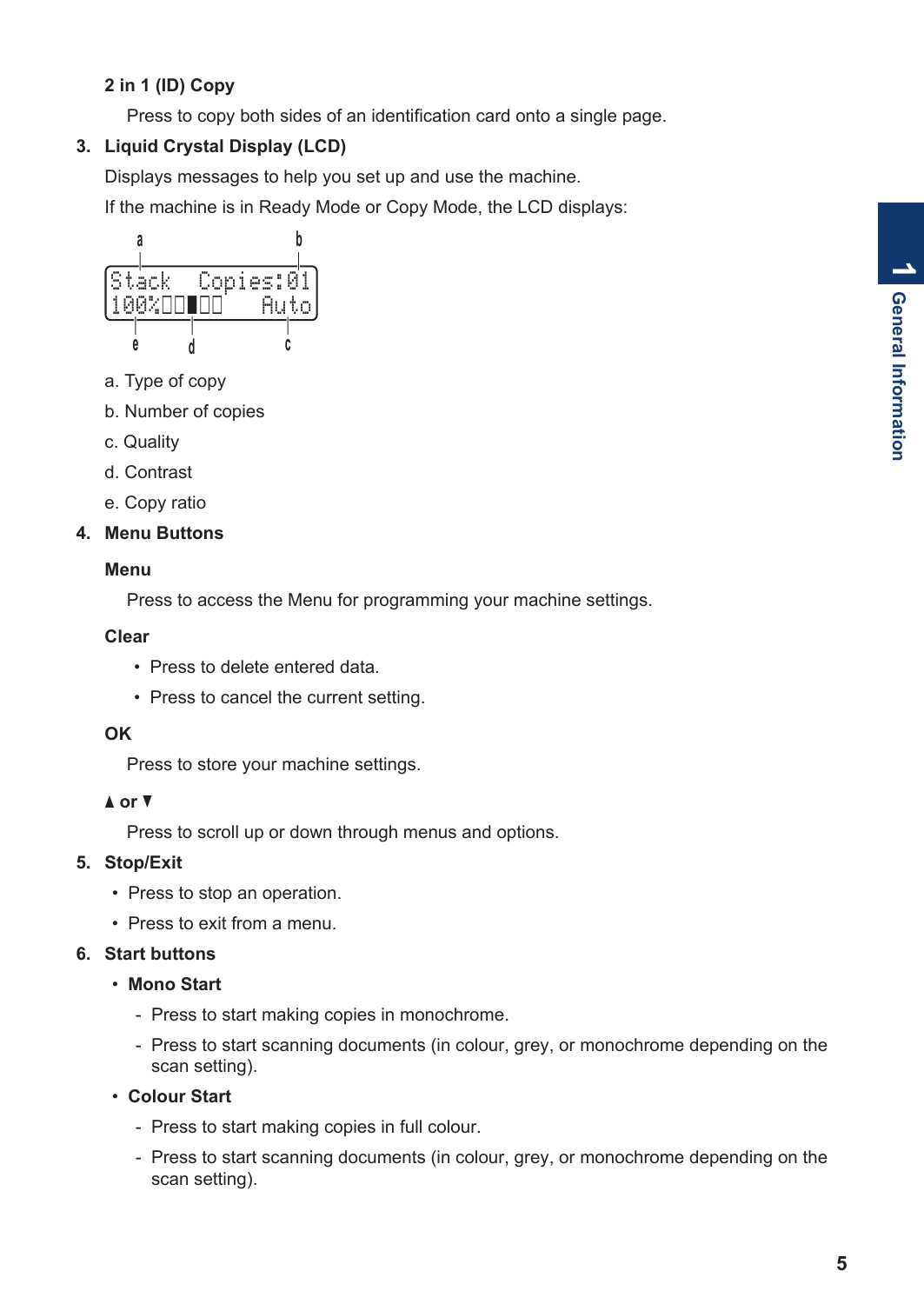### **DCP-L3550CDW/MFC-L3710CW/MFC-L3730CDN/ MFC-L3750CDW/MFC-L3770CDW**



### **1. Touchscreen Liquid Crystal Display (LCD)**

Access menus and options by pressing them on the touchscreen.

### **2. Menu Buttons**

### **(Back)**

Press to go back to the previous menu.

## **(Home)**

Press to return to the Main Home screen.

### **(Cancel)**

Press to cancel an operation.

### **3. Dial Pad (Numerical buttons)**

Press the Numerical buttons to dial telephone or fax numbers and to enter the number of copies.

### **4. LED Power Indicator**

The LED lights up depending on the machine's power status.

### **5.**  $\bullet$  **Power On/Off**

- Turn the machine on by pressing  $\left(\bigcup_{n=1}^{\infty} \mathbb{I}\right)$ .
- Turn the machine off by pressing and holding down  $\bigcirc$ . The LCD displays [Shutting] Down] for a few seconds before going off. If you have an external telephone or TAD connected, it is always available.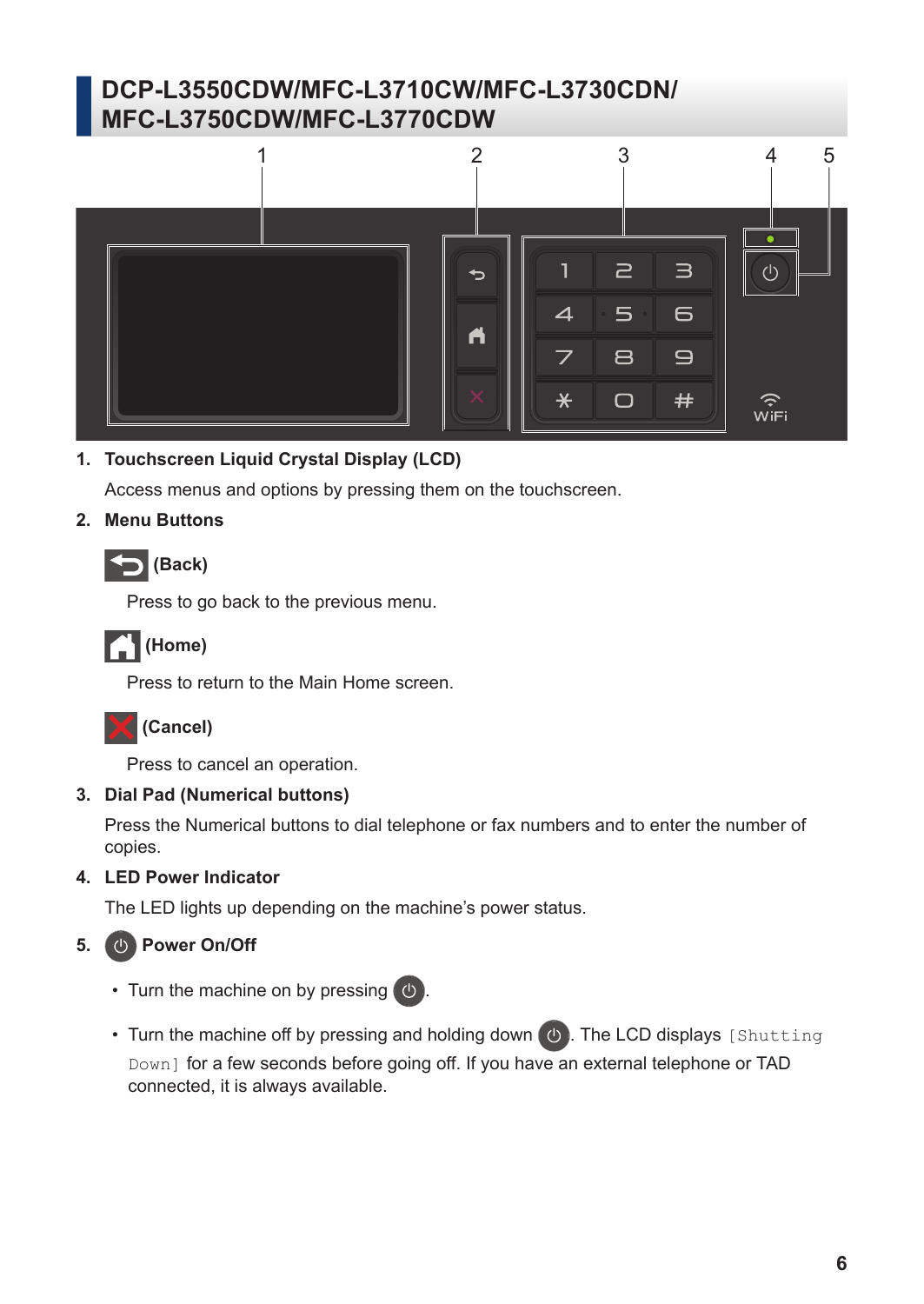### **Near Field Communication (NFC) (MFC-L3770CDW)**

If your Android™ device supports the NFC feature, you can print from your device or scan documents to your device by touching it to the NFC symbol.

## **How to Navigate the Touchscreen LCD**

**Related Models:**

DCP-L3550CDW/MFC-L3710CW/MFC-L3730CDN/MFC-L3750CDW/MFC-L3770CDW

Press your finger on the LCD to operate it. To display and access all the options, swipe left, right, up, down or press  $\triangleleft$  or  $\triangle$   $\triangledown$  on the LCD to scroll through them.

### **IMPORTANT**

DO NOT press the LCD with a sharp object, such as a pen or stylus. It may damage the machine.

### **NOTE**

DO NOT touch the LCD immediately after plugging in the power cord or turning on the machine. Doing this may cause an error.

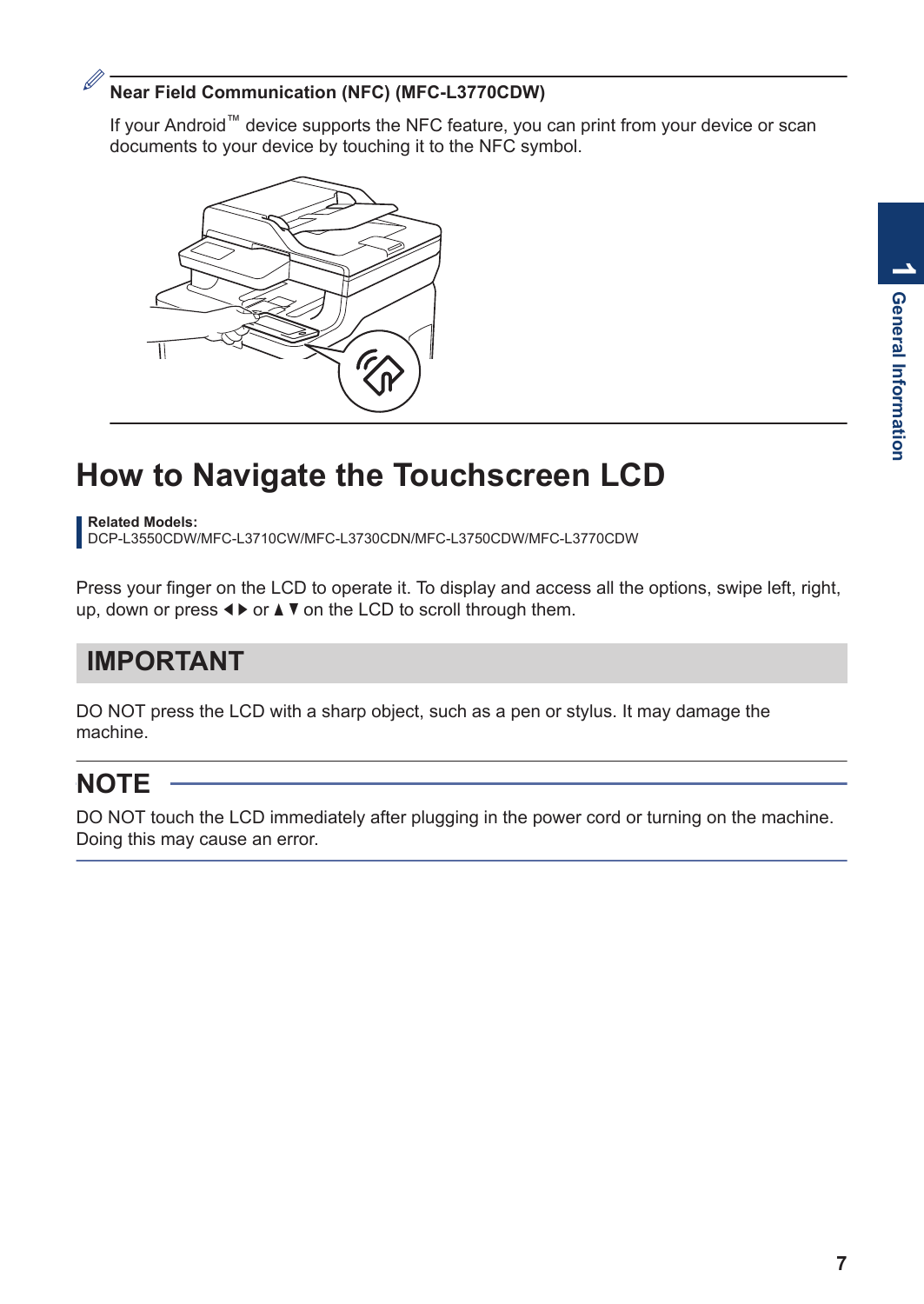## **Touchscreen LCD Overview**

#### **Related Models:**

DCP-L3550CDW/MFC-L3710CW/MFC-L3730CDN/ MFC-L3750CDW/MFC-L3770CDW

You can select from two types of screens to set as the Main Home screen: Home screens and Shortcuts screens. When a Home screen is displayed, swipe left or right or press  $\triangleleft$  or  $\triangleright$ to display the other Home screens.

The Main Home screen displays the machine's status when the machine is idle. When displayed, this screen indicates that your machine is ready for the next command.

The available features vary depending on your model.

### **Home screen: Screen 1**

The Home screens provide access to features, such as Fax, Copy and Scan.



### **Home screen: Screen 2**



**Home screen: Screen 3**



### **Shortcuts screen**

Create Shortcuts for frequently-used operations, such as sending a fax, copying, scanning and using Web Connect.

W Three Shortcuts tabs are available with six Shortcuts on each Shortcuts tab. A total of 18 Shortcuts are available.



1. **Date & Time**

Displays the date and time set on the machine.

- 2. **Modes**
	- $\boxed{\blacksquare}$  [Fax]

Press to access Fax mode.

• **[Copy]**

Press to access Copy mode.

• **[Scan]**

Press to access Scan mode.

• **[Secure Print]**

Press to access the [Secure Print] option.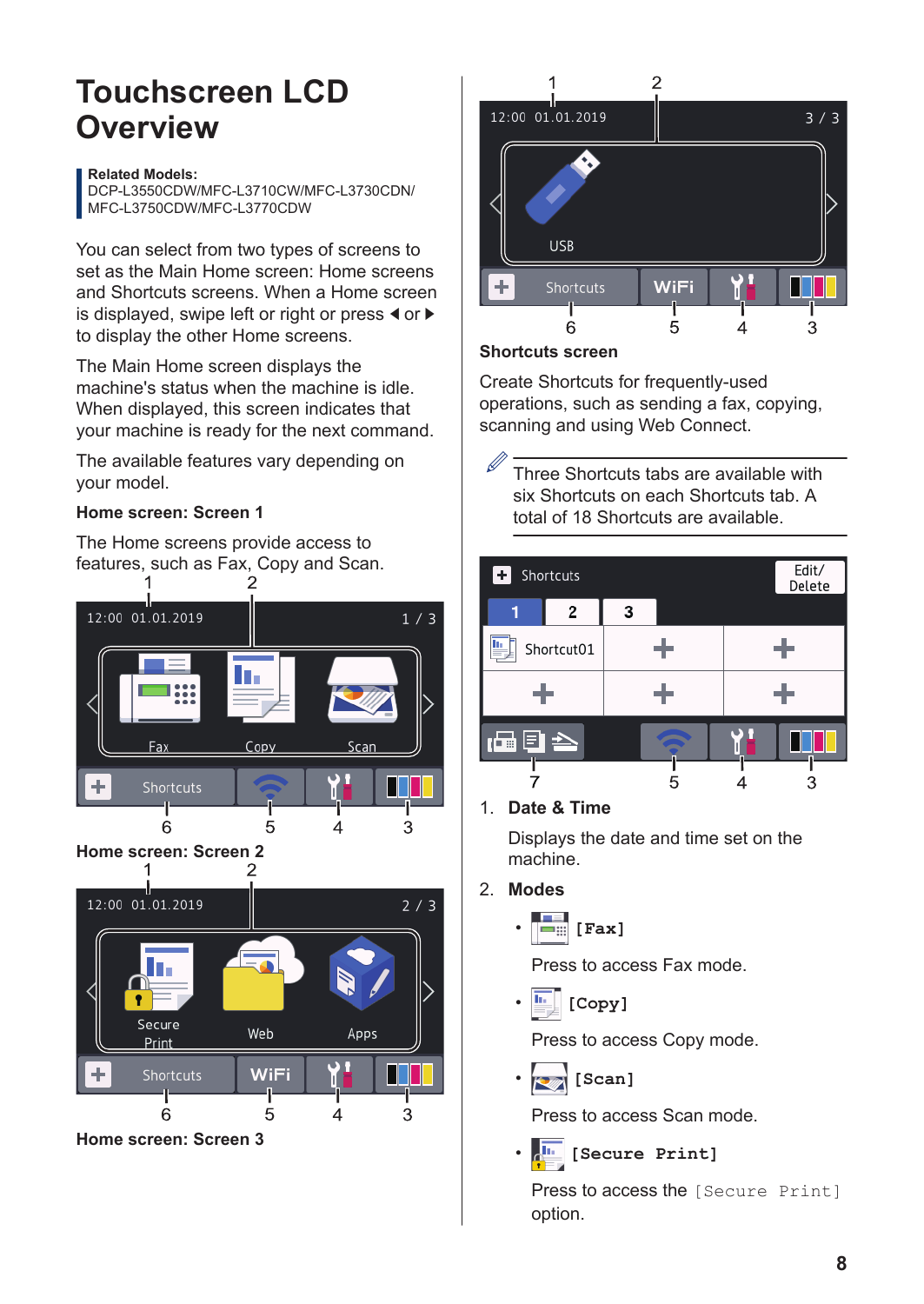**1**

## • **[Web]**

Press to connect the Brother machine to an Internet service.

### • **[Apps]**

Press to connect the Brother machine to the Brother Apps service.

### • **[USB]**

Press to access the USB menu and select [Scan to USB] or [Direct Print] options.

### 3. **(Toner)**

Displays the remaining toner life. Press to access the [Toner] menu.

### 4. **(Settings)**

Press to access the [Settings] menu.

If Setting Lock has been turned on, a lock icon appears on the LCD. You must unlock the machine to change settings.

- 5. **Wired LAN Status or Wireless Status**
	- Wired Network Models:





Press to configure the Wired LAN settings.

The icon displays the current wired network status.



Network cable is connected



No cable connection

• Wireless Network Models:





Press to configure wireless settings.

If you are using a wireless connection, a four-level indicator displays the current wireless signal strength.





Wireless LAN Disabled

 $6.$  **| [Shortcuts]** 

Press to access the [Shortcuts] screen.

7. **The**  $\mathbb{F}$  $\mathbb{F}$  $\mathbb{F}$   $\mathbb{F}$  (Home screen)

Press to access the Home screens.

### **New Fax (MFC models)**



When  $[Fast$  Preview] is set to  $[On]$ , the number of new faxes you received into the memory appears at the top of the screen.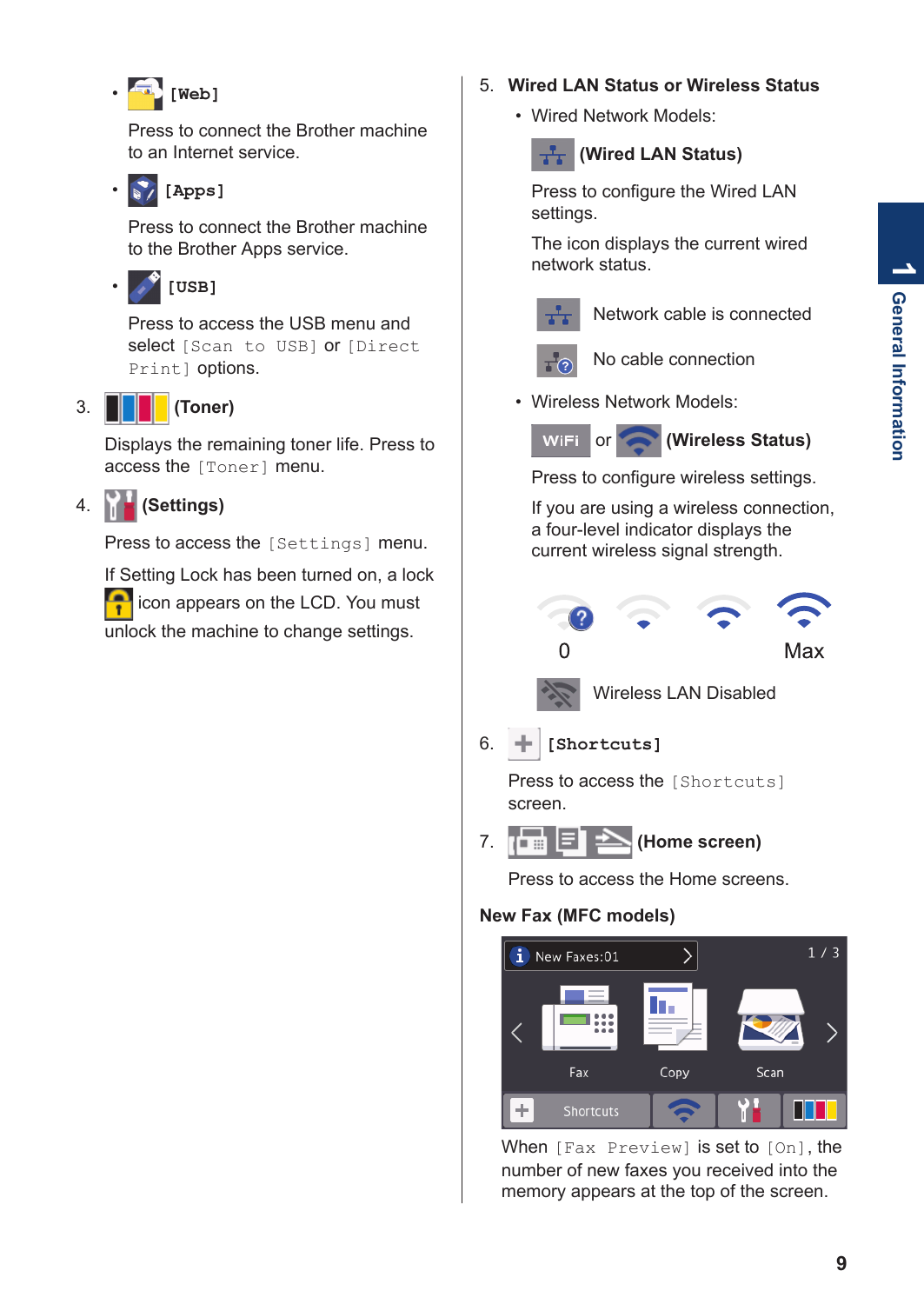### **Warning icon**



TECHNOLOGY CO., LTD.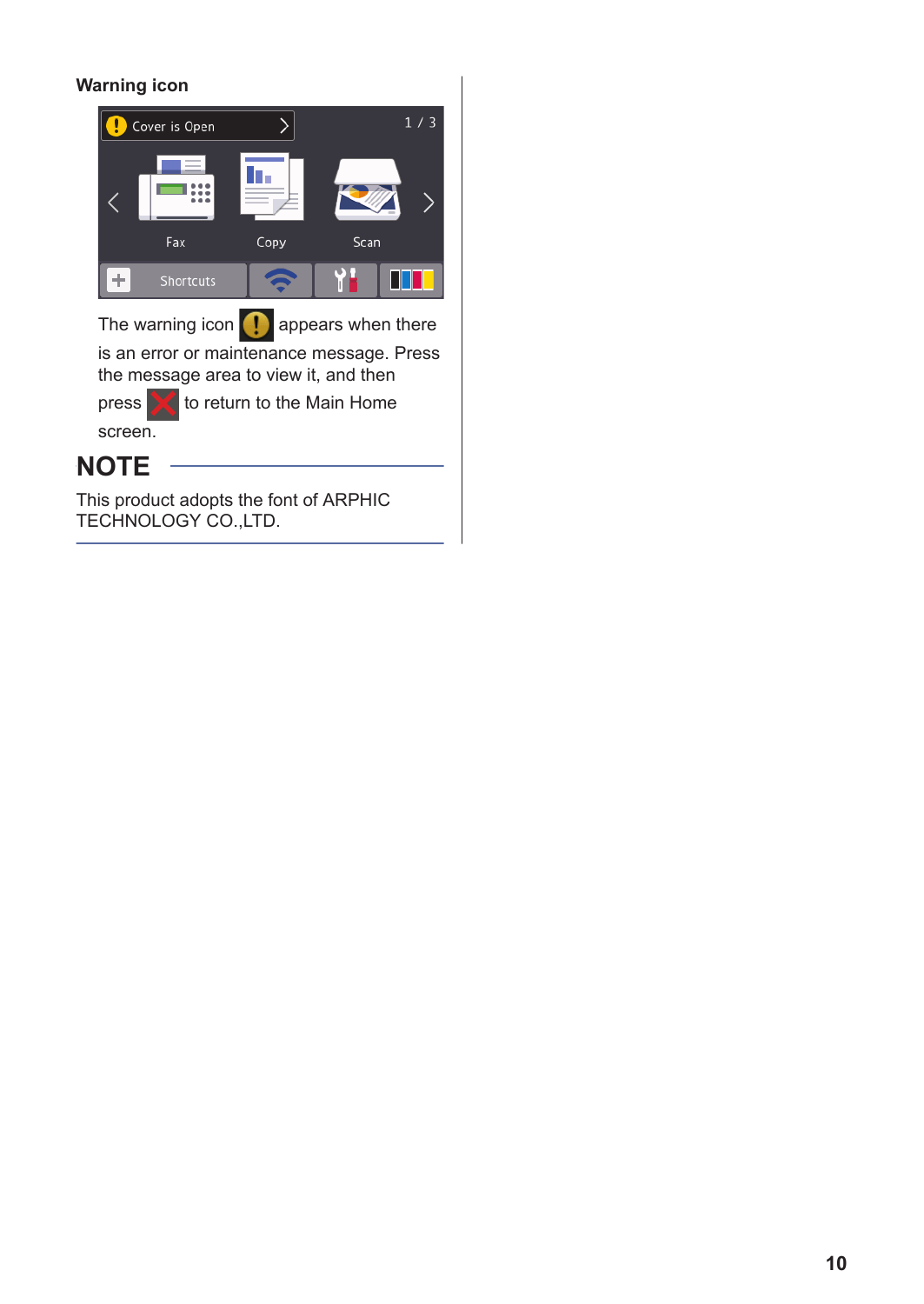**2**

## **Load Paper**

## **Load Paper in the Paper Tray**

Use the paper tray when printing on the following media:



For more detailed information, see the *Online User's Guide*: *Load Paper in the Paper Tray*.

## **Load Paper in the Multipurpose Tray (MP Tray)**

**Related Models:** MFC-L3770CDW

Use the MP tray when printing on the following media:



- 1 Open the back cover (face up output tray) before printing to let the printed paper exit onto the face up output tray.
- 2 When you print on glossy paper, set only a single sheet on the MP tray.

For more detailed information, see the *Online User's Guide*: *Load and Print Using the Multi*‑*purpose Tray (MP Tray)*.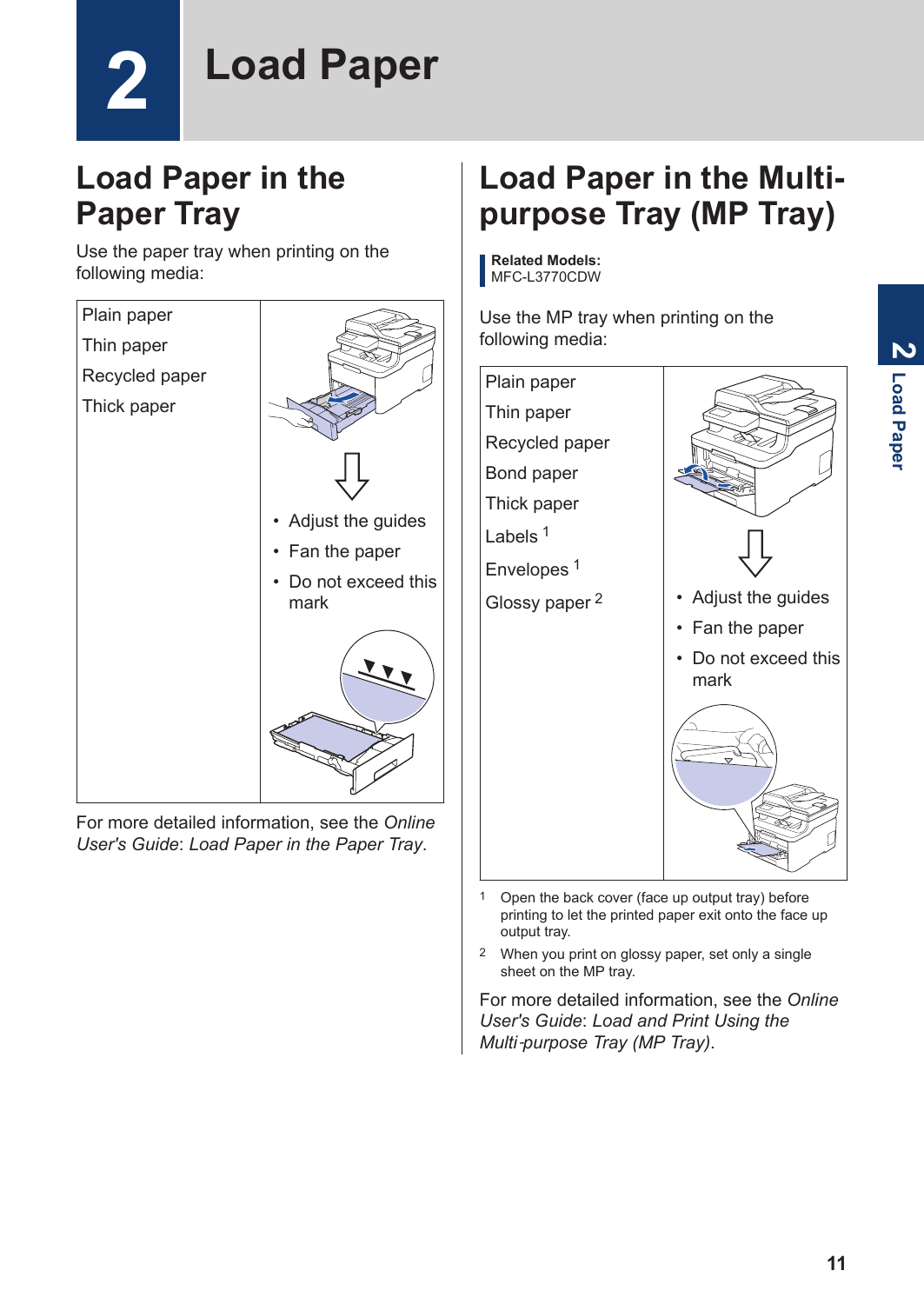## **Load Paper in the Manual Feed Slot**

#### **Related Models:**

DCP-L3510CDW/DCP-L3517CDW/DCP-L3550CDW/ MFC-L3710CW/MFC-L3730CDN/MFC-L3750CDW

Use the Manual Feed Slot when printing on the following media:



1 Open the back cover (face up output tray) before printing to let the printed paper exit onto the face up output tray.

For more detailed information, see the *Online User's Guide*: *Load and Print Paper in the Manual Feed Slot*.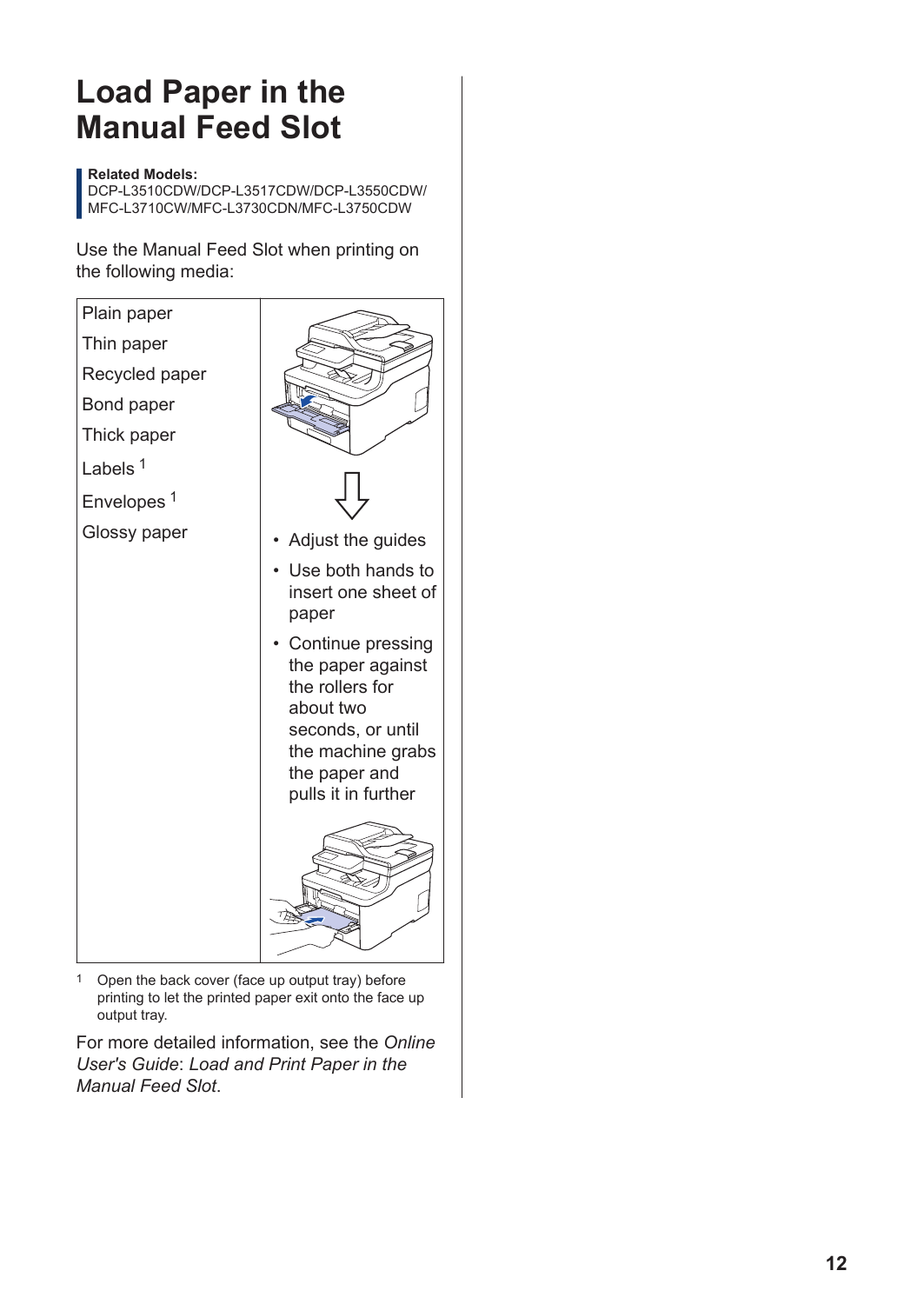**A Troubleshooting**

Use this section to resolve problems you may encounter when using your Brother machine.

## **Identify the Problem**

Even if there seems to be a problem with your machine, you can correct most problems yourself.

First, check the following:

- The machine's power cord is connected correctly and the machine's power is on.
- All of the machine's orange protective parts have been removed.
- (For network models) The access point (for wireless network), router, or hub is turned on and its link indicator is blinking.
- Paper is inserted correctly in the paper tray.
- The interface cables are securely connected to the machine and the computer.
- Check the machine's status on your machine or in **Brother Status Monitor** on your computer.



**A**

**Troubleshooting**

**Troubleshooting**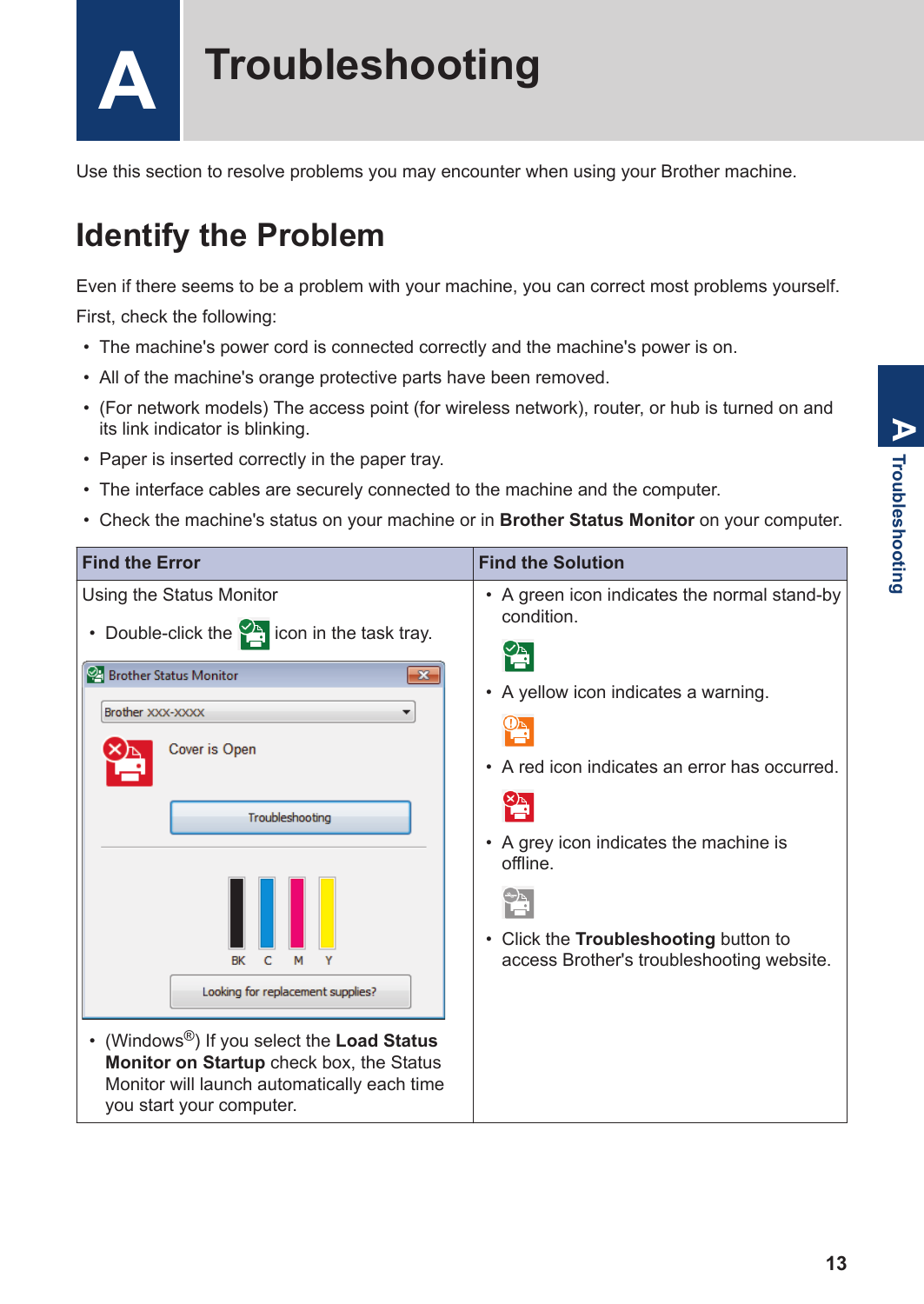| <b>Find the Error</b>                                                                  | <b>Find the Solution</b>                                                                                                          |
|----------------------------------------------------------------------------------------|-----------------------------------------------------------------------------------------------------------------------------------|
| Using the LCD                                                                          | 1. Follow the messages on the LCD.                                                                                                |
| Cover is Open<br>xxxxxxxxx                                                             | 2. If you cannot resolve the error, refer to the<br>following:                                                                    |
| 1/3<br>Cover is Open<br>$\sim$<br>ll s<br>Fax<br>Scan<br>Copy<br>÷<br><b>Shortcuts</b> | Online User's Guide: Error and<br><b>Maintenance Messages</b><br><b>FAQs &amp; Troubleshooting page at</b><br>support.brother.com |

## **Error and Maintenance Messages**

For information on the most common error and maintenance messages, see the *Online User's Guide*.

To view the *Online User's Guide* and other available guides, visit [support.brother.com/manuals](http://support.brother.com/manuals/).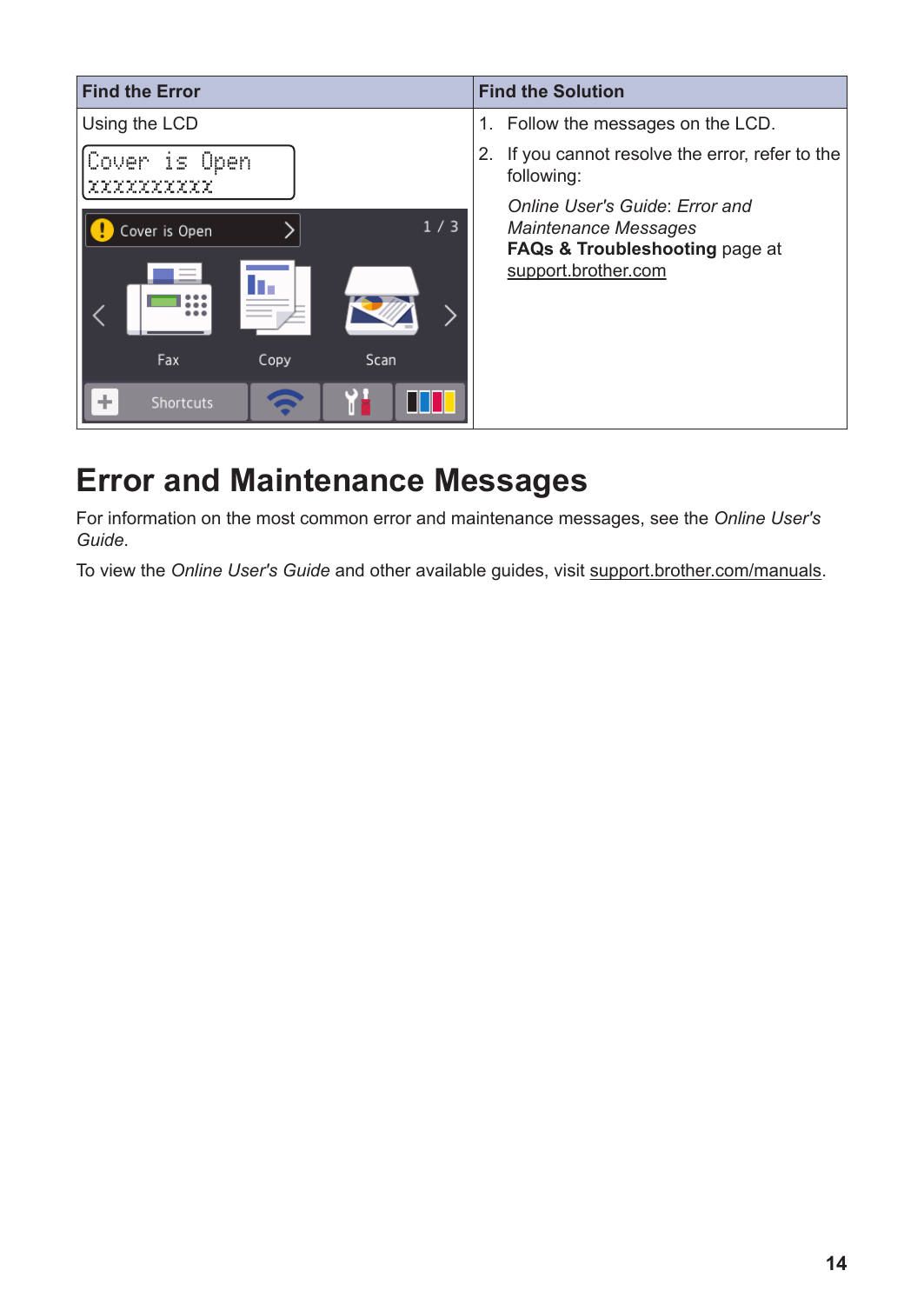## **Document and Paper Jams**

An error message indicates where the paper is stuck in your machine.



Error messages:

- 1. Document Jam
- 2. Jam Rear
- 3. Jam 2-sided
- 4. Jam Tray
- 5. Jam Inside

See the messages in **Brother Status Monitor** on your computer.

## **Solutions for Wireless Connection**

If you cannot connect your Brother machine to the wireless network, see the following:

- *Online User's Guide*: *Print the WLAN Report*
- *Quick Setup Guide*: *Alternative wireless setup*

To view the *Online User's Guide* and other available guides, visit [support.brother.com/manuals](http://support.brother.com/manuals/).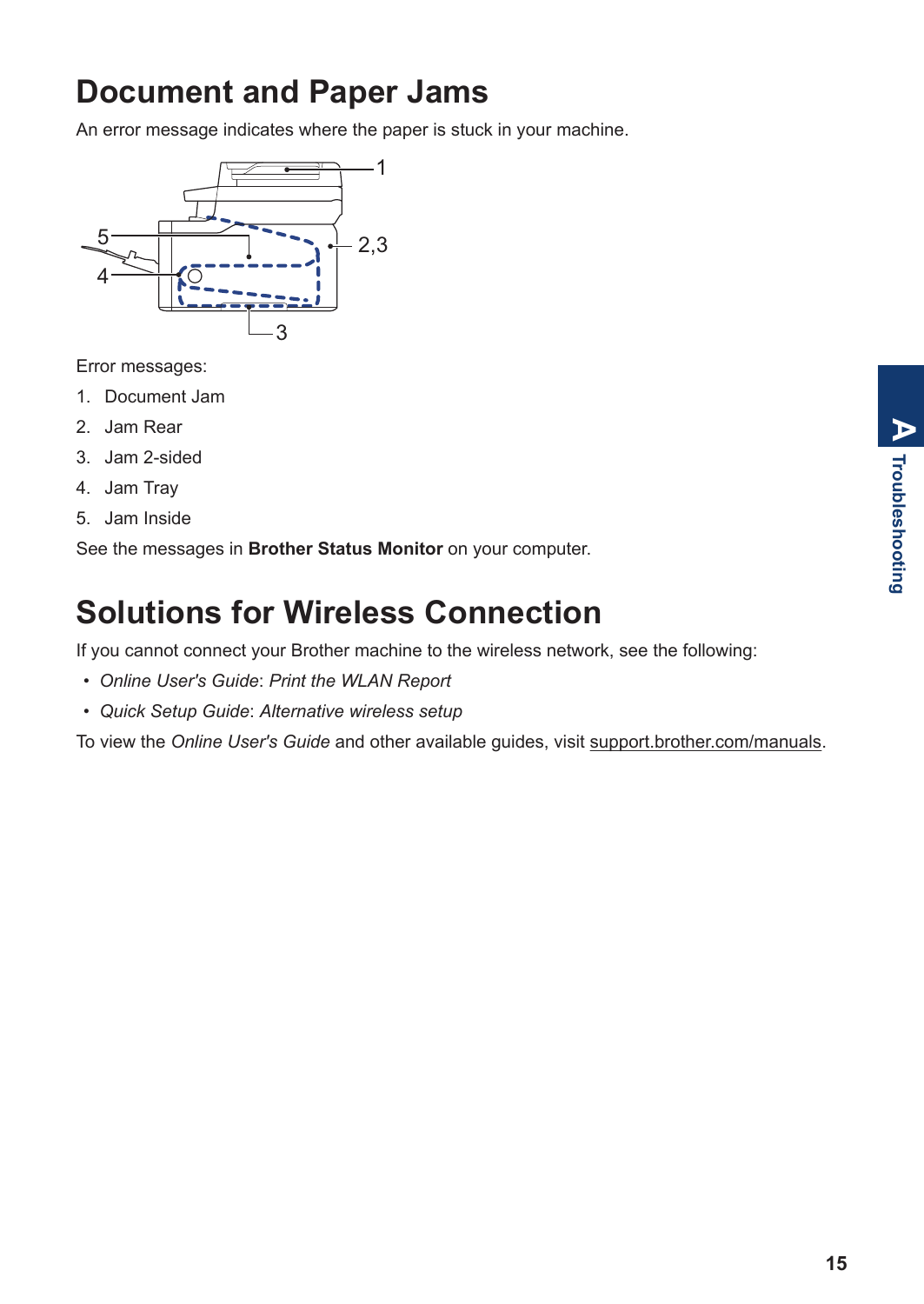**B Appendix**

## **Supplies**

When the time comes to replace supplies, such as the toner or drum, an error message will appear on your machine's control panel or in the Status Monitor. For more information about the supplies for your machine, visit [www.brother.com/original/index.html](http://www.brother.com/original/index.html) or contact your local Brother dealer.

The Supply Model Name will vary depending on your country and region.

| <b>Supply Items</b>    | <b>Supply Model Name</b>     | <b>Approximate Life</b>                 |
|------------------------|------------------------------|-----------------------------------------|
|                        |                              | (Page Yield)                            |
| <b>Toner Cartridge</b> | <b>Standard Toner:</b>       | • Black:                                |
|                        | <b>TN-243</b>                | Approximately 1,000 pages 12            |
|                        |                              | • Cyan / Magenta / Yellow:              |
|                        |                              | Approximately 1,000 pages 12            |
|                        | High Yield Toner:            | • Black:                                |
|                        | <b>TN-247</b>                | Approximately 3,000 pages 12            |
|                        |                              | • Cyan / Magenta / Yellow:              |
|                        |                              | Approximately 2,300 pages 12            |
|                        | Inbox Toner:                 | · Black:                                |
|                        | (Supplied with your machine) | Approximately 1,000 pages 12            |
|                        |                              | • Cyan / Magenta / Yellow:              |
|                        |                              | Approximately 1,000 pages 12            |
| <b>Drum Unit</b>       | DR-243CL 3                   | Approximately 18,000 pages <sup>6</sup> |
|                        | DR-243CL-BK <sup>4</sup>     |                                         |
|                        | DR-243CL-CMY <sup>5</sup>    |                                         |
|                        |                              |                                         |
| <b>Belt Unit</b>       | <b>BU-223CL</b>              | Approximately 50,000 pages <sup>7</sup> |
|                        |                              |                                         |
|                        |                              |                                         |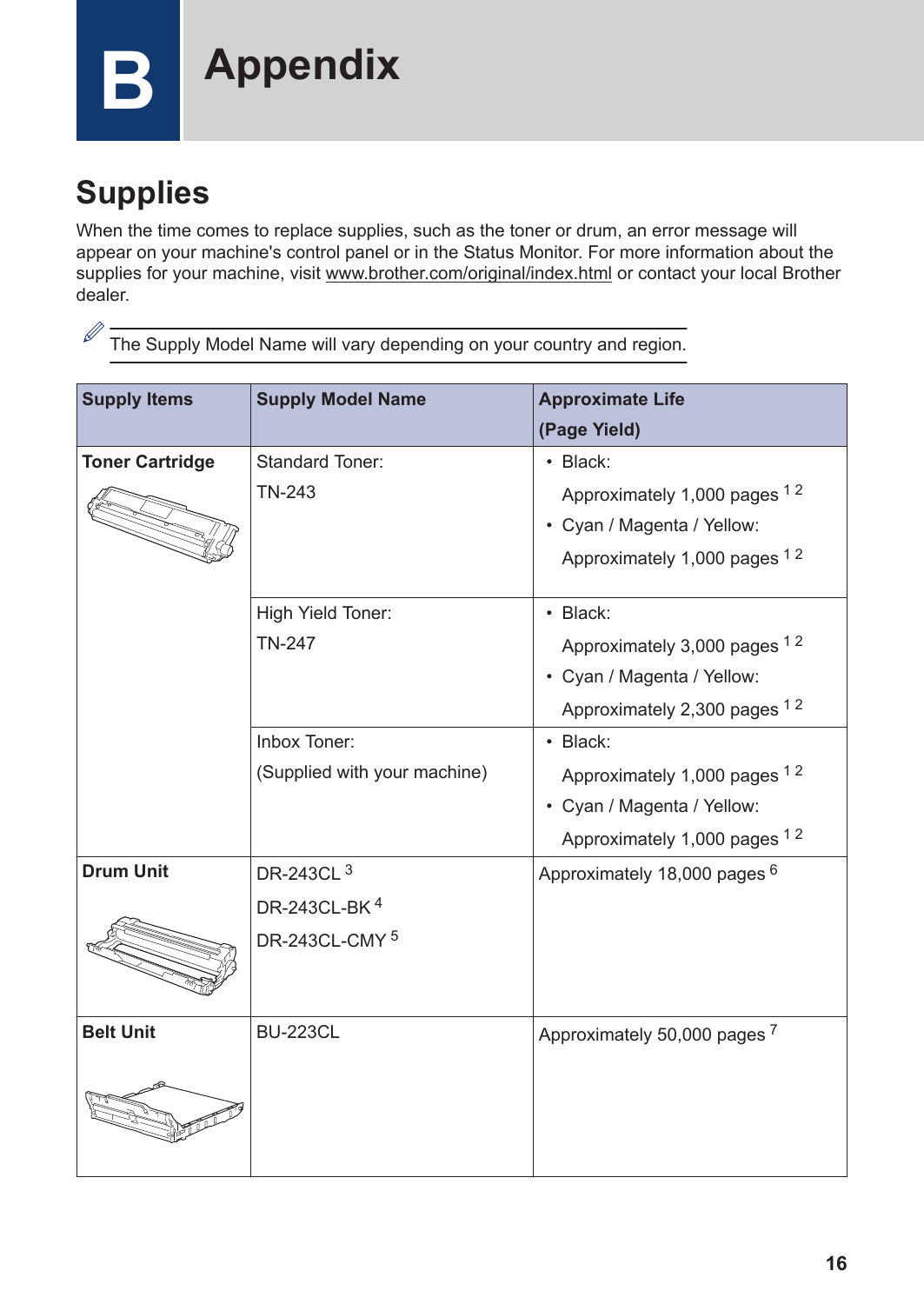<span id="page-17-0"></span>

| <b>Supply Items</b>                  | <b>Supply Model Name</b> | <b>Approximate Life</b><br>(Page Yield) |
|--------------------------------------|--------------------------|-----------------------------------------|
| <b>Waste Toner Box</b><br>كالمستنصية | <b>WT-223CL</b>          | Approximately 50,000 pages 2            |

- 1 Approximate cartridge yield is declared in accordance with ISO/IEC 19798.
- 2 A4 or Letter size single-sided pages
- 3 Contains four drum units; one black and three colours.
- 4 Contains one black drum unit.
- 5 Contains one colour drum unit.
- 6 Approximately 18,000 pages based on one page per job [A4/Letter single-sided pages]. The number of pages may be affected due to a variety of factors including but not limited to media type and media size.
- 7 Approximately 50,000 pages based on two pages per job [A4/Letter single-sided pages]. The number of pages may be affected due to a variety of factors including but not limited to media type and media size.

### BROTHER<br>CREATIVECENTER

If you are using Windows<sup>®</sup>, double-click the **Brother Creative Center** icon **on** your



desktop to access our **FREE** website designed as a resource to help you easily create and print customised materials for business and home use with photos, text and creativity.

Mac users can access Brother CreativeCenter at this web address:

[www.brother.com/creativecenter](http://www.brother.com/creativecenter)

## **Information for Compliance with Commission Regulation 801/2013**

| <b>Model name</b> | <b>Power consumption</b>       |
|-------------------|--------------------------------|
|                   | Networked Standby <sup>1</sup> |
| DCP-L3510CDW      | Approximately 1.4 W            |
| DCP-L3517CDW      | Approximately 1.4 W            |
| DCP-L3550CDW      | Approximately 8.0 W            |
| MFC-L3710CW       | Approximately 1.5 W            |
| MFC-L3730CDN      | Approximately 1.3 W            |
| MFC-L3750CDW      | Approximately 8.1 W            |
| MFC-L3770CDW      | Approximately 8.1 W            |

1 All network ports activated and connected

### **How to enable/disable Wireless LAN**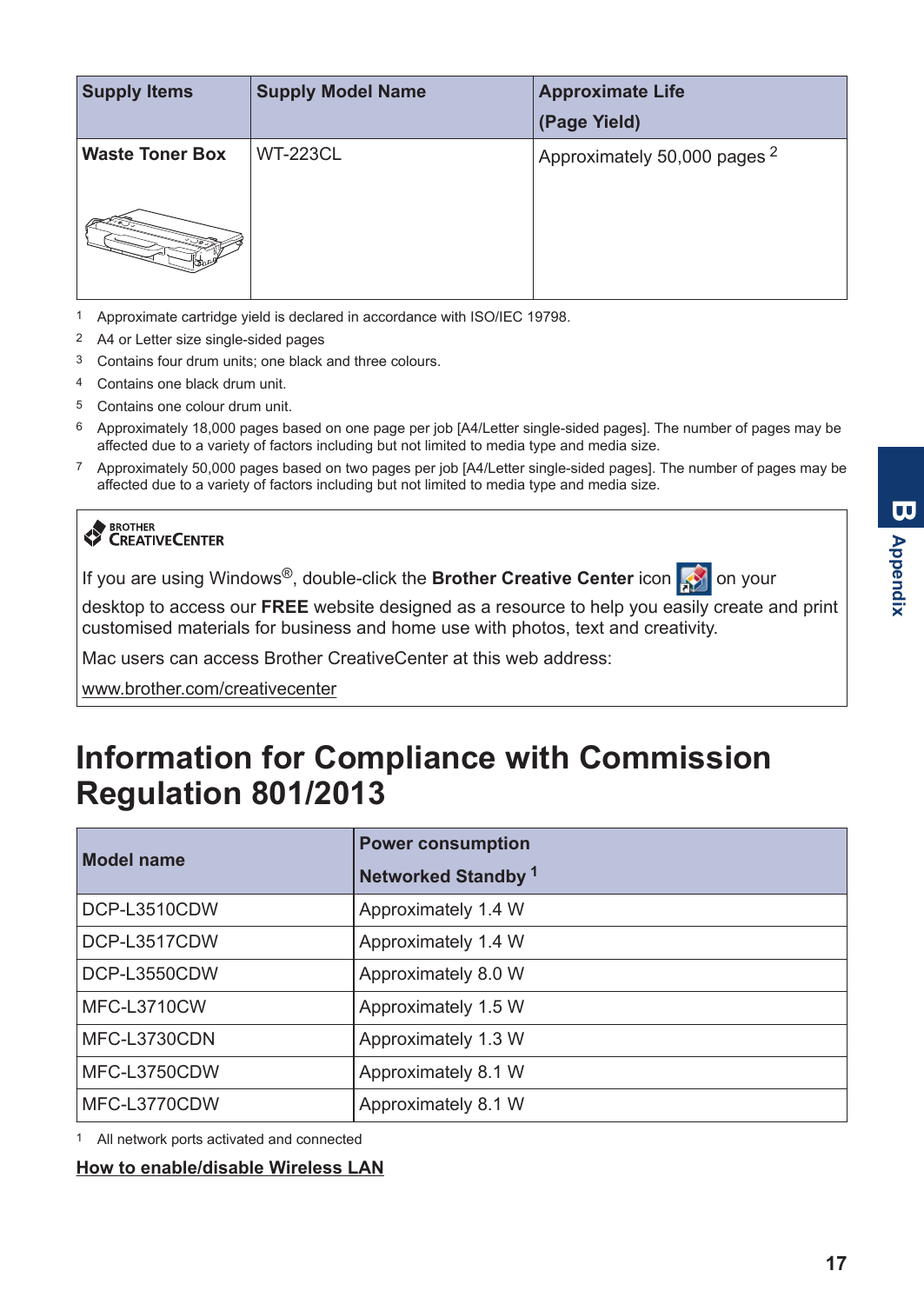### **(DCP-L3510CDW/DCP-L3517CDW)**

To turn the wireless network connection on or off, press  $\triangle$  or  $\nabla$  to select  $[Ne{\text{twork}}] > [W{\text{LAN}}]$ > [WLAN Enable] > [On] or [Off].

### **(DCP-L3550CDW/MFC-L3710CW/MFC-L3750CDW/MFC-L3770CDW)**

To turn the wireless network connection on or off, press  $\frac{1}{16}$  [Settings] > [All Settings] > [Network] > [WLAN] > [WLAN Enable] > [On] or [Off].

 $\mathbb Z$  If your machine displays the [All Settings] menu on the Home screen, skip the [Settings] menu.